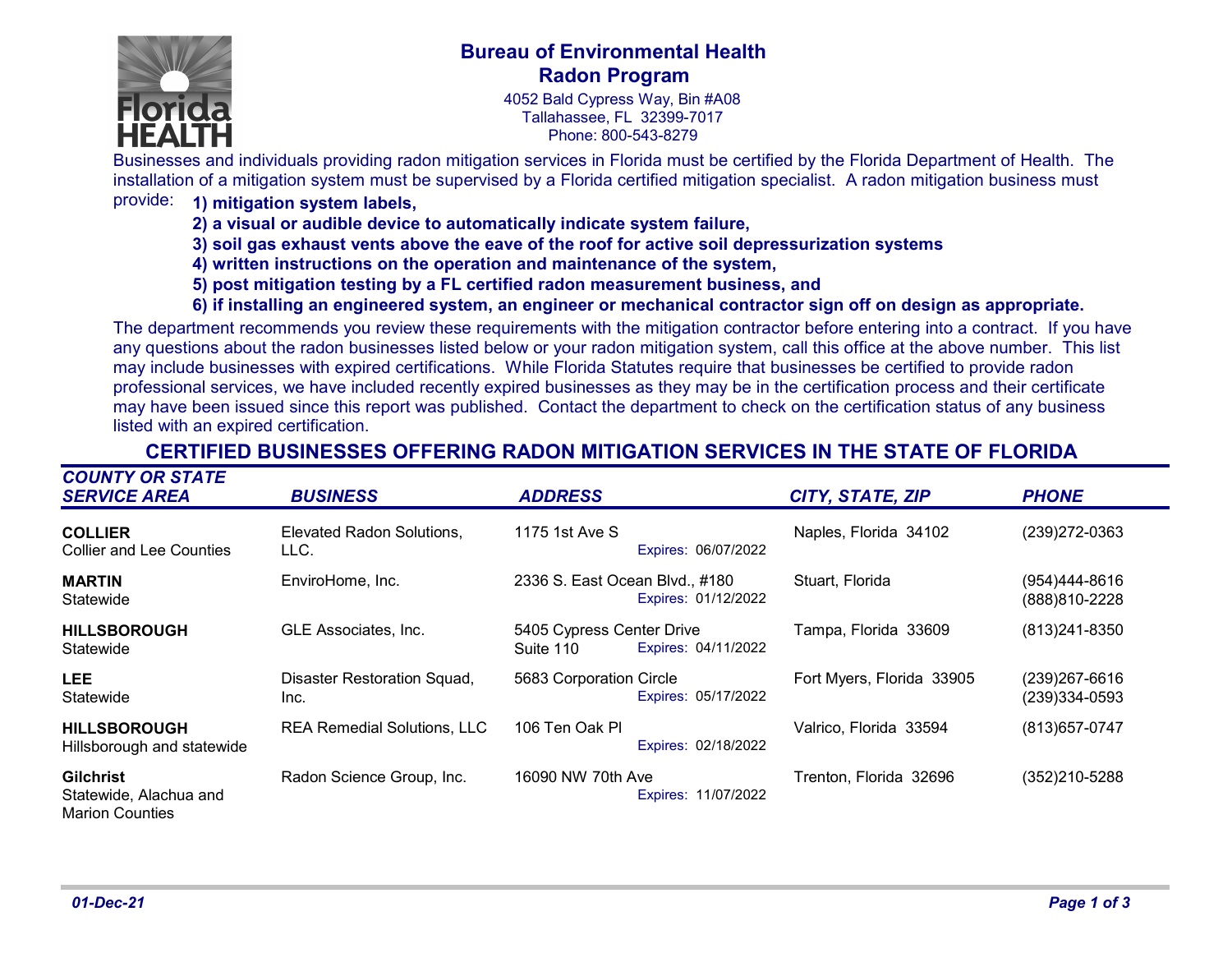# **CERTIFIED BUSINESSES OFFERING RADON MITIGATION SERVICES IN THE STATE OF FLORIDA**

| <b>COUNTY OR STATE</b><br><b>SERVICE AREA</b>                                       | <b>BUSINESS</b>                                     | <b>ADDRESS</b>                                             | CITY, STATE, ZIP                          | <b>PHONE</b>                     |
|-------------------------------------------------------------------------------------|-----------------------------------------------------|------------------------------------------------------------|-------------------------------------------|----------------------------------|
| <b>MIAMI-DADE</b><br>Miami-Dade, Broward,<br>Palm Beach, Statewide                  | Detcom Home Inspections<br><b>Radon Solutions</b>   | 8001 W 6th Ave #L<br>Expires: 01/08/2022                   | Hialeah, Florida 33014                    | (305)431-2142                    |
| <b>DUVAL</b><br>Gainesville, Ocala,<br>Tallahassee, Statewide                       | Radon Professional Services,<br>Inc.                | 336 Fourteenth Ave. North<br>Expires: 06/18/2022           | Jacksonville Beach, Florida<br>32250-7335 | (800) 525-7236<br>(904)246-8970  |
| <b>LEON</b><br>North Florida and Alachua                                            | Southern Home Consultants,<br>Inc.                  | 3375 Capital Circle N E, Suite E2<br>Expires: 05/07/2022   | Tallahassee, Florida 32308                | (850)668-0917<br>(850)599-6919   |
| <b>MARTIN</b><br>Dade, Broward, Palm<br>Beach, Martin to Indian<br>River, Statewide | <b>Associated Radon Services</b>                    | 2512 NE Mildred St<br>Expired: 11/30/2021                  | Jensen Beach, Florida 34957               | (772)219-4334<br>(800) 741-0629  |
| <b>COLLIER</b><br>Statewide                                                         | Radon Mitigation Services,<br><b>LLC</b>            | 3361 5th Avenue SW<br>Expires: 06/01/2022                  | Naples, Florida 34117                     | (800)344-3746<br>(239)340-0027   |
| <b>LEE</b>                                                                          | RadonRESSQ, LLC.                                    | 1408 SW 5th PI<br>Expires: 10/27/2022                      | Cape Coral, Florida 33991                 | (239) 571-2227                   |
| <b>ALACHUA</b><br>Gainesville, Ocala, Duval,<br>Lake, Volusia, Statewide            | Land Environmental Group,<br>LLC.                   | 10515 SW 104th Avenue<br>Expired: 12/01/2021               | Gainesville, Florida                      | (352) 682-0526<br>(352)219-7984  |
| <b>LEE</b><br>Charlotte, Collier, and Lee                                           | Gulf Coast Radon, Inc.                              | 4061 Bonita Beach Road<br>Expires: 07/09/2022<br>Suite 107 | Bonita Springs, Florida<br>34134          | (239)948-3668                    |
| <b>BROWARD</b><br>Broward, Palm Beach,<br>Miami Dade, Statewide                     | Decon Environmental &<br>Engineering, Inc.          | 2652 NW 31st Avenue<br>Expires: 08/11/2022                 | Fort Lauderdale, Florida<br>33311         | (954)485-8800                    |
| <b>LEON</b><br>Leon                                                                 | Certified Inspections LLC<br><b>Radon Solutions</b> | 4947 E. Shannon Lakes Dr.<br>Expires: 02/07/2022           | Tallahassee, Florida 32309                | (850) 562-4010<br>(850) 566-1940 |
| <b>LEE</b><br>Lee, Collier, Charlotte                                               | Radon 911, Inc.                                     | 10231 Main Dr.<br>Expires: 10/21/2022                      | Bonita Springs, Florida<br>34135          | (239) 872-2555<br>(239) 872-2555 |
| <b>LEON</b><br>Leon                                                                 | <b>Indoor Environmental</b><br>Management, LLC.     | 8821 W. Tennessee St<br>Expires: 04/07/2022                | Tallahassee, Florida 32304                | (850)383-6653<br>(850)383-6653   |
| <b>COLLIER</b><br>Collier, Lee, Miami, and<br>Statewide                             | Florida Radon Mold & Air<br><b>Conditioning LLC</b> | 201 Quail Forest Blvd., #304<br>Expires: 09/03/2022        | Naples, Florida 34105                     | (239)821-9574<br>(239)821-4567   |